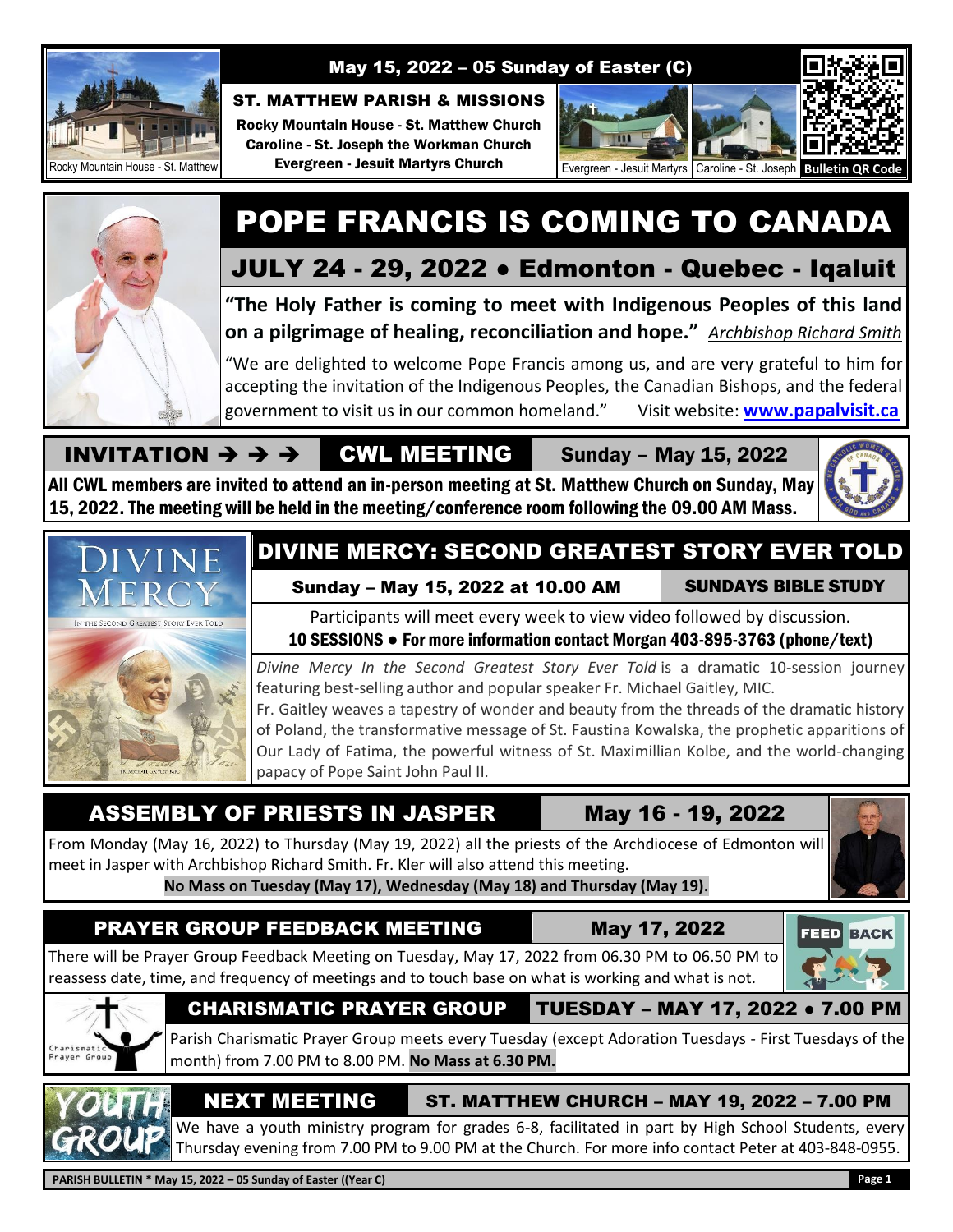## THIS WEEK ADORATION OF THE BLESSED SACRAMENT

**Friday – May 20, 2022 09.30 AM - 12.00 PM (Adoration)** Mass at 09.00 AM

**Adoration** 



## NEXT MEETING

Wednesday – May 25, 2022 ● 7.00 PM – 9.00 PM

NEXT BAPTISM PREPARATION CLASS

Wednesday - May 25, 2022 - 07.00 PM ◆ Rocky Mountain House – St. Matthew *Please, register before May 18, 2022.* \* Call/text office at 403-845-3457 or email at [office@smprmh.ca](mailto:office@smprmh.ca)





# YOUNG ADULTS GROUP NEW

A member from the Drayton Valley Parish reached out and would like to set up a Young Adults Group between our two parishes. This group would be for young adults and would meet once a month for fellowship.

If this is something you are interested in, please contact Alicia Nibourg at **[alicianib@hotmail.com](mailto:alicianib@hotmail.com)** and she can send you details of group's first gathering.



# 2022 BABY BOTTLE CAMPAIGN

- **Take** a baby bottle or envelope home

 - **Fill** a bottle with coins or an envelope with cash/cheques - **Return** them to church before or on **Father's Day**

OR

 **- Donate** online at **[www.pregnancycare.ca/donate](http://www.pregnancycare.ca/donate)** - **Send** an e-Transfer to **[accounting@pregnancycare.ca](mailto:accounting@pregnancycare.ca)**





PARISH BARBEQUE | Sunday - June 12, 2022 • 02.00 PM

# SUNDAY - JUNE 12, 2022 ● 02.00 PM - 04.00 PM

Knights of Columbus and CWL are hosting a Parish Barbeque at St. Mathew Church on Sunday, June 12, 2022 from 02.00 PM to 04:00 PM. **The event is free of charge,** so we encourage one and all to come and share in food and fellowship with your parish community. **We sincerely hope that our fellow parishioners from Evergreen and Caroline are able to join us as well.** We will be accepting non-perishable food items for Food Bank if you are able to donate. Thank you!



FR. KLER'S VACATION June 14, 2022 – July 14, 2022



"This is how all will know that you are my disciples" (John 13:35)

Ask at the parish office how you can give to "Together We Serve" or visit: [www.caedm.ca/togetherweserve](http://www.caedm.ca/togetherweserve)

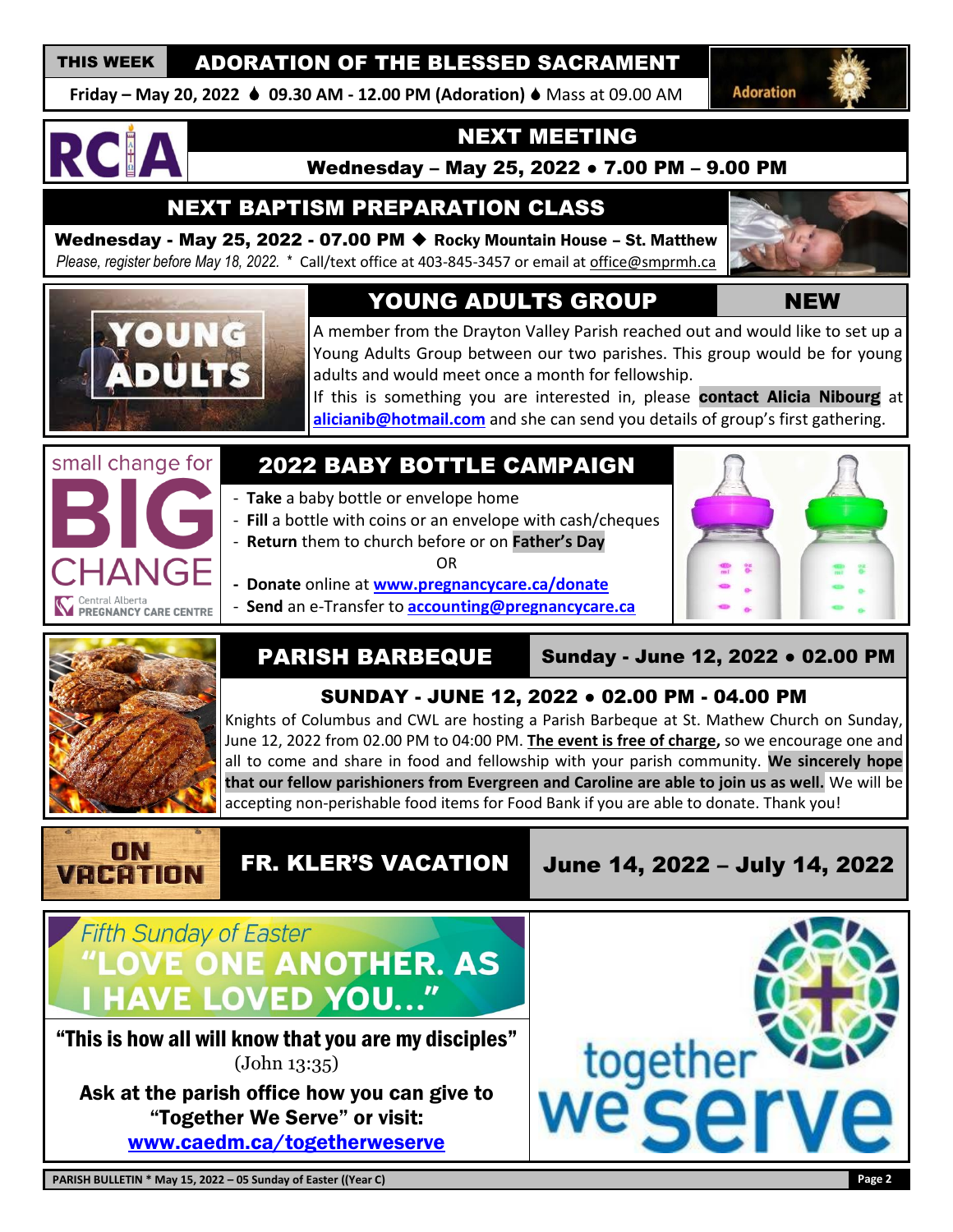| <b>LITURGICAL MINISTRIES - ROCKY MOUNTAIN HOUSE</b> |                  |                                                                    |                     |                         |                         |
|-----------------------------------------------------|------------------|--------------------------------------------------------------------|---------------------|-------------------------|-------------------------|
| <b>Date and Time</b>                                | <b>Sacristan</b> | Greeter(s) - Gifts                                                 | <b>Proclaimer 1</b> | <b>Proclaimer 2</b>     | Projector               |
| May 14, 2022 at 07.00 PM                            | Mona Cruickshank | Kent & Karen Carmichael                                            | Laverne Froese      | Rhonda Caluttung        | <b>Brandt Perreault</b> |
| May 15, 2022 at 09.00 AM                            | Linda Collinson  | Dom & Mandy Couve                                                  | Bonnie Leaf         | Steve Oscar             | Lura Collinson          |
| May 21, 2022 at 07.00 PM                            | Audrey Kokesch   | Justin & Marliss Cartier                                           | Caleb Kirtzinger    | <b>Bonnie Perreault</b> | Josiah Kirtzinger       |
| May 22, 2022 at 09.00 AM                            | Jo-Anne Como     | Knights of Columbus and CWL will look after ministries on this day |                     |                         | Amelie MacKenzie        |

| <u> LITURGICAL MINISTRIES – EVERGREEN </u> |                     |                     |                                          |  |
|--------------------------------------------|---------------------|---------------------|------------------------------------------|--|
| Date and Time                              | <b>Proclaimer 1</b> | <b>Proclaimer 2</b> | <b>Gifts Bearers</b>                     |  |
| May 15, 2022 at 11.00 AM                   | Justin Szymanek     | Margie Miller       | <b>Pat Lafferty &amp; Marion Schafer</b> |  |
| May 22, 2022 at 11.00 PM                   | Lori Hoven          | Justin Graham       | I Jim Backs & Cecil Hoven                |  |

### INTRODUCTION TO THE LITURGY OF THE SUNDAY

*Acts 14:21-27 \* Revelation 21:1-5a \* John 13:31-33a, 34-35*

Jesus commands us to love one another. Jesus wants us to love as he loves. Our faithfulness and attentiveness to right and wrong, to holiness, and to the practice of faith is important. Yet Jesus furthers our understanding of following him by making clear the greatest commandment of every disciple: to love as he loves. ●●●●● In the first reading, Paul and Barnabas continue their work and encourage the others to persevere in their faith. In the second reading, John describes his vision of a new heaven and a new earth where God dwells with his people and wipes the tears from their eyes: He proclaims, *See, I am making all things new*. In the Gospel, Jesus gives his disciples a new commandment to love one another as he loves them.



As we continue our celebration of Easter, we are challenged today by the Lord's "new" command. He calls upon us to love one another. This commandment is already challenging. Jesus makes it even more challenging by commanding us to love one another the way that he loves us. This is not a love that most of the world would recognize. We are to love like the one who died for us and forgave us for all our failings and ingratitude. This is love that sacrifices and suffers for the beloved. To love like Jesus is possibly the greatest challenge we will ever attempt. How would we be able to love in this way? We need the help of the Holy Spirit. It is only through grace that we are empowered to love others as Jesus loves us. We need help to live as we should.

**PARISH BULLETIN \* May 15, 2022 – 05 Sunday of Easter ((Year C) Page 3**